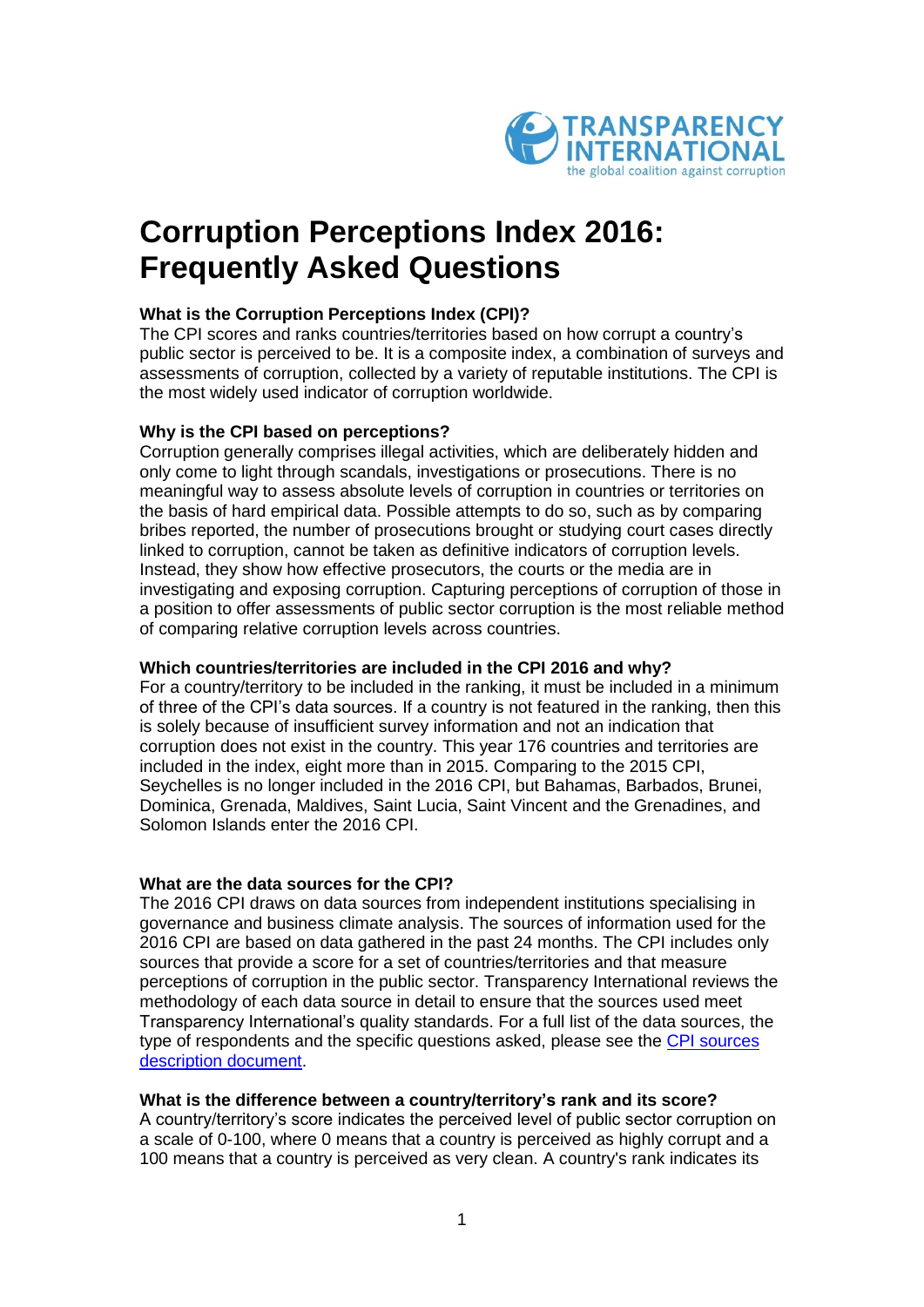position relative to the other countries/territories included in the index. Ranks can change merely if the number of countries included in the index changes.

#### **Is the country/territory with the lowest score the world's most corrupt nation?**

No. The CPI is an indicator of perceptions of public sector corruption, i.e. administrative and political corruption. It is not a verdict on the levels of corruption of entire nations or societies, or of their policies, or the activities of their private sector. Citizens of those countries/territories that score at the lower end of the CPI often show the same concern about and condemnation of corruption as the public in countries that perform strongly.

Further, the country/territory with the lowest score is the one where public sector corruption is perceived to be greatest *among those included in the list*. The CPI provides no information about countries/territories that are not included in the index.

#### **Can the score of a country in the 2016 Corruption Perceptions Index be compared with the previous year?**

Yes. As part of the update to the methodology used to calculate the CPI in 2012 we established the new scale of 0-100. Using this scale we can compare CPI scores from one year to the next. Because of the update in the methodology, however, CPI scores before 2012 are not comparable over time. In addition, due to the inclusion of a new data source in 2016, the scores of the underlying data sources are not comparable to previous years.

For a more detailed description of the change in methodology in 2012, please see Corruption Perceptions Index – [An updated Methodology for 2012.](http://www.transparency.org/files/content/pressrelease/2012_CPIUpdatedMethodology_EMBARGO_EN.pdf)

#### **Which countries have improved/declined on the Corruption Perceptions Index this year?**

The biggest improvers this year are Suriname, Belarus, Timor-Leste, Myanmar, Guyana, Georgia, Laos, Argentina, North Korea, Burkina Faso, Cape Verde, Turkmenistan, Sao Tome and Principe and Afghanistan.

The biggest decliners this year are Qatar, Kuwait, Bahrain, Saudi-Arabia, Cyprus, Lesotho, Jordan, Syria, Macedonia, Mexico, South Sudan, Chile, United Arab Emirates, Mauritania, Central African Republic, Netherlands, Mozambique, Trinidad and Tobago, Ghana, Yemen and Djibouti.

## **Does the CPI tell the full story of corruption in a country?**

No. The CPI is limited in scope, capturing perceptions of the extent of corruption in the public sector, from the perspective of business people and country experts. Complementing this viewpoint and capturing different aspects of corruption, Transparency International produces a range of both qualitative and quantitative research on corruption, both at the global level from its Secretariat and at the national level through Transparency International's network of national chapters based in over 100 countries around the world.

Complementing the CPI, Transparency International's other global research products include:

 *Global Corruption Barometer* (GCB): Measuring people's perceptions and experiences of corruption, the Global Corruption Barometer is a representative survey of people carried out worldwide. The most recent Europe and Central Asia edition of the Global Corruption Barometer can be found at: https://www.transparency.org/whatwedo/publication/7493. The most